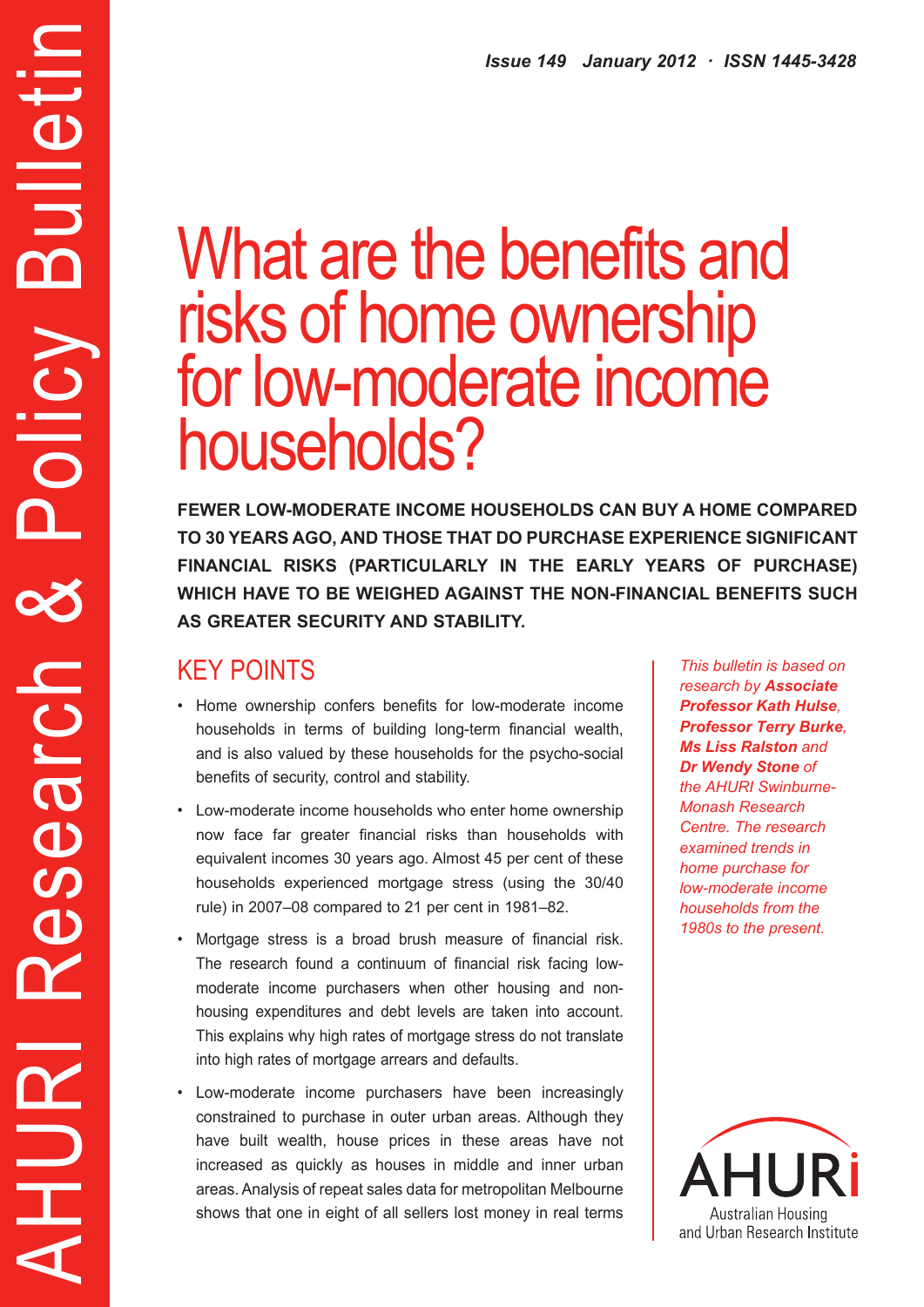and that there is greater risk of making a loss for dwellings in outer urban areas and if the dwelling is sold in the first three years. Low-moderate income households are most at risk in this respect.

• There is evidence that home purchase rates for low-moderate income households are declining, particularly for first time buyers and younger families. Furthermore, low-moderate income purchasers are more likely to be still paying off houses after retirement age. This has implications not only for housing policy but also across a range of policy areas including retirement incomes.

## CONTEXT

In Australia, governments encouraged home ownership as the main housing tenure in the postwar period to the early 1980s through a range of policy levers, such as regulation of interest rates for loans to owner occupiers, financial assistance to first home buyers, sale of public housing to sitting tenants and the development of affordable home ownership lots by state land developers.

Starting in the 1980s, the influence of market liberal ideas, which see markets rather than governments as the most efficient means of allocating resources, meant that some of these policies for supporting affordable home ownership were abandoned. For example, in 1986, there was final deregulation of interest rates for owner occupiers, and removal of assistance to first home buyers in 1993. The First Home Owners Grant was introduced in July 2000 primarily to offset the negative impact of the new Goods and Services Tax (GST).

Despite these policy changes, there has remained an assumption that home ownership is uniformly beneficial across a wide range of household incomes. The aim of this research was to test this assumption, including whether low-moderate income households realise the projected benefits of home ownership and the extent to which these are offset by additional risks associated with their incomes. This question became more pertinent as the effects of the US sub-prime crisis became apparent.

## RESEARCH METHOD

The research involved detailed analysis of a range of secondary data sets to assess how lowmoderate income home purchasers fare in relation to mortgage stress, wealth and household debt. These sources included the Australian Bureau of Statistics Housing Expenditure Survey 2003–04 and Survey of Income and Housing 2007–08, and the Victorian Valuer-General's Property Sales Statistics. The study also involved a supplementary qualitative component in which recent purchasers were asked about their views, expectations and experiences of home purchase in lower house price areas of Melbourne.

## KEY FINDINGS

#### *Low-moderate income households face much greater financial risk than equivalent households of three decades ago*

Using various affordability measures, it is possible to identify a continuum of financial risk associated with home purchase for low-moderate income households: mortgage stress, financial risk and financial crisis represent these increasing levels of risk.

*Mortgage stress*: This is defined to occur where a household in the lowest 40 per cent of the income distribution has a mortgage that exceeds 30 per cent of their income. It is estimated that 45 per cent of low-moderate income households experienced mortgage stress in 2007–08, increasing from 21 per cent in 1981–82 and much higher than for middlehigher income purchasers (12% in 2007–08).

Mortgage stress abates for most households over time, but it takes longer for those on low-moderate income: almost one in five low-moderate income purchasers were experiencing mortgage stress after 14 years.

*Financial hardship*: Defined as where a household finds it difficult to meet housing expenses once basic needs are met, around a quarter of lowmoderate income purchasers are estimated to experience financial hardship. This method also reveals that the capacity to purchase is greater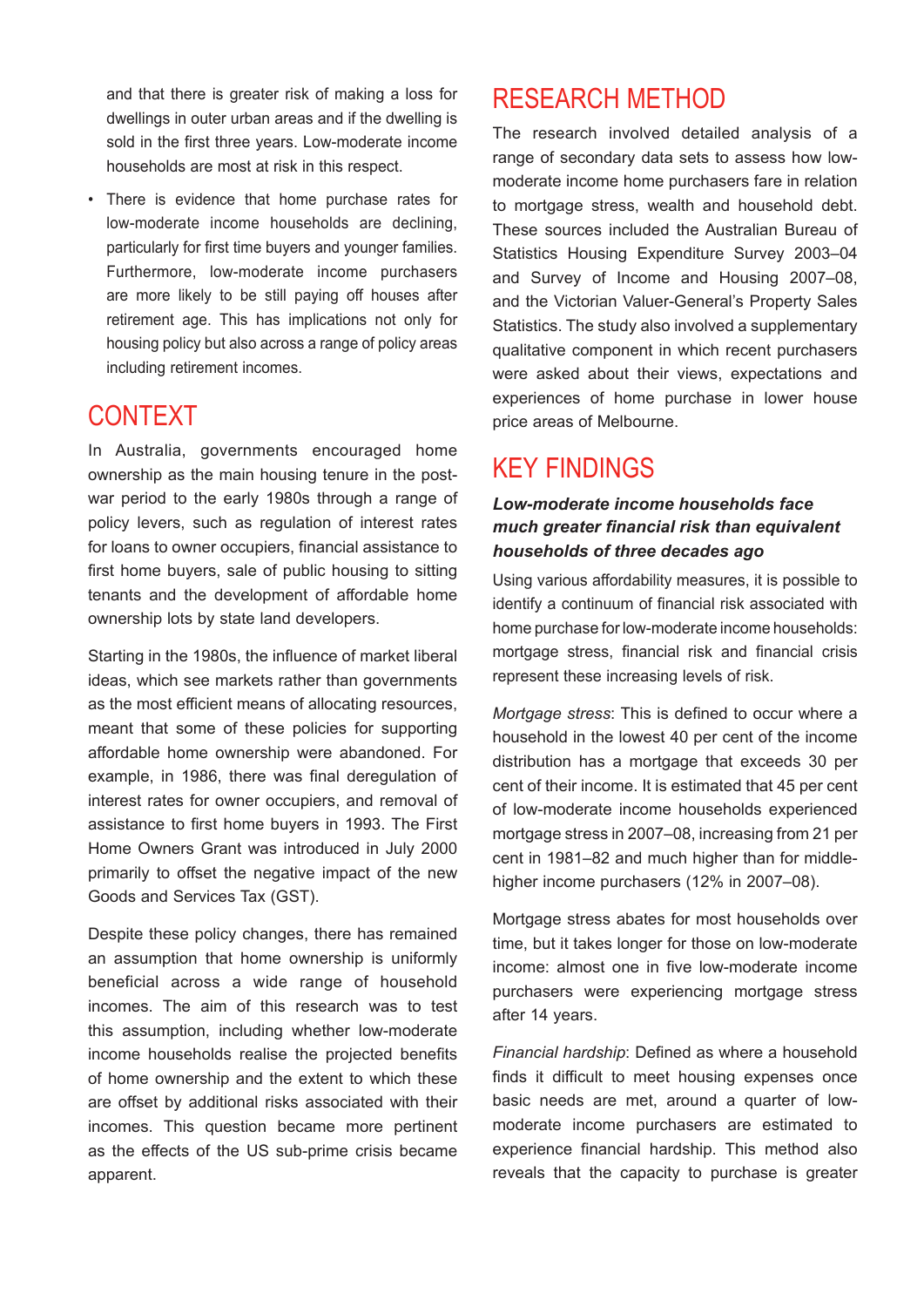above about \$60 000 p.a. than is suggested by the 30/40 affordability benchmark. This explains why low-moderate income purchasers have been able to continue to buy, but families with children are being squeezed out of the market due to their higher non-housing expenditures.

*Financial crisis*: Households in mortgage stress who also experienced more than three of the six financial stress indicators used in theABS Household Expenditure Survey were deemed to be in financial crisis. Examples of these indicators are inability to pay utility bills and needing to borrow money from friends or family. Eight per cent of low-moderate income home purchasers were in financial crisis (compared to 2% of middle-higher income earners).

#### *Low-moderate income purchasers still receive a net financial benefit from home ownership but are increasingly constrained to buy in outer locations where the potential to increase wealth through housing has been lower and there is a greater risk of making a loss on property sales in the short term*

A case study of metropolitan Melbourne reveals that from 1981 to 2006, low-moderate income earners have experienced real increases in their wealth. The extent of increase has depended on when and where they moved during this period, as there has been an increasing price differential between inner, middle and outer suburbs. The rates of increase in some gentrifying suburbs have exceeded those recorded in more expensive suburbs, though many outer suburbs have had lower rates of uplift. Relatively low rates of house price increases in outer areas means that the households' future capacity to move is constrained, thus leading to spatial disadvantages for this group and increasing socio-spatial polarisation. Despite this, it appears that even in outer urban areas, lowmoderate income home purchasers have financial advantages compared to continuing to rent, and in some cases these financial benefits can be realised within four years of purchase.

Problems occur when a household needs to move in the early years of purchase, particularly for low-moderate income households who are able to purchase in an increasingly limited number of outer growth areas. Forty one per cent of households who purchased in outer growth areas of Melbourne in 2005–06 and sold within two to three years made a loss (based on analysis of repeat sales data).

#### *Trade-offs made by low-moderate income home purchasers compromise their ability to realise the non-financial benefits of home ownership*

The interviews with low-moderate income home purchasers indicate that the main driver of home purchase among these households is the nonfinancial benefits of home ownership including psycho-social benefits of security, control and stability associated with living in 'a place of your own', with mixed results as to whether these flow on to indirect benefits for health and wellbeing.

While many low-moderate income home purchasers compromise on location to enter the market, they are less willing to compromise on dwelling type, with a strong preference for a detached house on a separate block. Among those interviewed, the locational trade-off did not undermine the sense of achievement and improve security that home ownership can provide. However, there was some indication that the sense of control and stability can be threatened when households live with extensive financial strain or a precarious income.

#### *Access of low-moderate income households to home ownership is diminishing*

Since the early 1980s, the share of low-moderate income purchasers and owners as a proportion of all purchasers and owners has remained stable at roughly 25 per cent. Nevertheless, low-moderate income first time buyers as a share of all purchasers and owners has declined (from 1.0% in 1981–82 to 0.2% in 2007–08).

Low-moderate income purchasers are also older than in previous decades. Whilst this reflects, in part, the demographic ageing of the population, it means that a growing number of these households risk still having a mortgage when they leave the workforce and their income reduces.

In 1981–82, most low-moderate income purchasers were families with children; now they are singles and couples without children. Some of this is explained